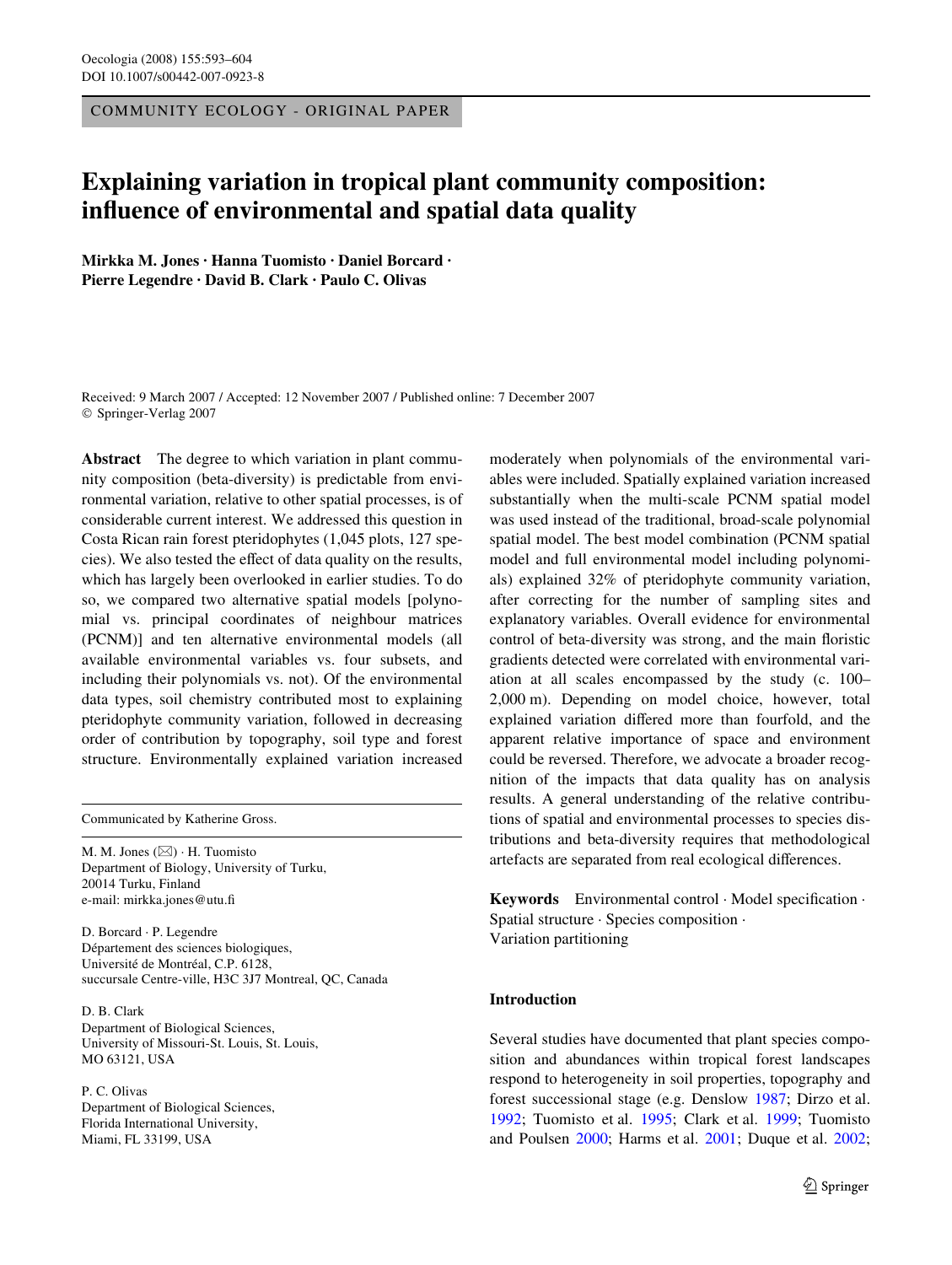Potts et al. [2002;](#page-10-5) Tuomisto et al. [2003a](#page-11-2), [b](#page-11-3); Cannon and Leighton [2004;](#page-10-6) Valencia et al. [2004](#page-11-4); John et al. [2007](#page-10-7)). However, it is debated to what degree floristic composition depends on environmental factors relative to other processes, such as dispersal limitation and biotic interactions (Hubbell [2001;](#page-10-8) Dalling et al. [2002](#page-10-9); Fine et al. [2004](#page-10-10); Wyatt and Silman [2004\)](#page-11-5).

Many factors that influence plant distributions will generate spatial pattern in community composition. Dispersal, biotic interactions, and gap dynamics are likely to produce spatial structure most evident at relatively fine scales, whereas edaphic or topographic variation may produce structure at different scales depending on underlying geology and geomorphology.

There has been a lot of recent interest in modelling species abundances using both environmental and spatial explanatory variables to study their relative contributions to explaining beta-diversity, i.e. variation in community composition. This can be done using canonical analysis, such as redundancy analysis (RDA) or canonical correspondence analysis (CCA) in a variation partitioning framework (Bor-card et al. [1992\)](#page-10-11). In theory, floristic composition can exhibit two different kinds of spatial structure: (1) autogenous structure, independent of any environmental variation; and (2) exogenous structure, which results when species respond to environmental variables that themselves are spatially structured. In practice, interpretation is complicated by the fact that spatially structured but unmeasured environmental variables may also affect floristic composition.

Variation partitioning has been used in numerous studies on plant species composition, with the total proportion of variation explained ranging from 20 to 72% in some recent temperate forest studies (Borcard et al. [1992;](#page-10-11) Gilbert and Lechowicz [2004;](#page-10-12) Cottenie [2005](#page-10-13); Karst et al. [2005](#page-10-14); Svenning and Skov [2005;](#page-10-15) Thomsen et al. [2005;](#page-10-16) Corney et al. [2006](#page-10-17)), and from 16 to 86% in studies in tropical forests (Duivenvoorden [1995;](#page-10-18) Balvanera et al. [2002;](#page-10-19) Dalle et al. [2002](#page-10-20); Arbeláez and Duivenvoorden [2004;](#page-9-0) Svenning et al. [2004](#page-10-21); Duque et al. [2005](#page-10-22); Chust et al. [2006](#page-10-23)).

Ecologically meaningful comparison of the results of different studies is difficult because the amount of variation in community composition explained by "space" and "environment" will depend on how these are modelled. The spatial model has usually been based on either the *x* and *y* coordinates of the sampling sites, or on the coordinates and their second- and third-order polynomial terms. Although polynomial terms enable modelling more complex spatial patterns than simple linear trend surfaces, these are nonetheless restricted to broad-scale patterns (Borcard and Legendre [2002](#page-10-24)). Through the use of principal coordinates of neighbour matrices (PCNMs, Borcard and Legendre [2002](#page-10-24); Borcard et al. [2004;](#page-10-25) Dray et al. [2006](#page-10-26)), complex spatial patterns can be modelled at different spatial scales, so a PCNM model may capture a larger proportion of the variation in community composition than the simpler polynomial model. How big the differences are has rarely been tested on real data (but see Borcard and Legendre [2002\)](#page-10-24).

Similarly, the degree to which environmental effects on species composition can be discovered depends on which environmental variables are measured and on how these are modelled in the analysis. Many tropical forest studies have used only environmental data that are easy to obtain, such as topographic or forest structural variables, or coarse information on soils or geology (e.g. Clark et al. [1995;](#page-10-27) [1999;](#page-10-2) Harms et al. [2001](#page-10-3); Balvanera et al. [2002](#page-10-19); Dalle et al. [2002;](#page-10-20) Cannon and Leighton [2004;](#page-10-6) Valencia et al. [2004;](#page-11-4) Chust et al. [2006](#page-10-23)). Others have also included data from laboratory analyses of soil samples (e.g. Duque et al. [2002;](#page-10-4) Potts et al. [2002](#page-10-5); Phillips et al. [2003](#page-10-28); Tuomisto et al. [2003a,](#page-11-2) [b;](#page-11-3) Arbeláez and Duivenvoorden [2004](#page-9-0); Vormisto et al. [2004;](#page-11-6) Duque et al. [2005;](#page-10-22) John et al. [2007\)](#page-10-7). Such methodological differences may have important consequences for the results, but this has been under-appreciated when different studies have been compared (e.g. Balvanera et al. [2002;](#page-10-19) Cottenie [2005;](#page-10-13) Chust et al. [2006\)](#page-10-23). Moreover, Austin ([2002\)](#page-10-29) strongly criticised canonical ordination studies for failing to consider the realistic possibility that species responses to environmental gradients are non-linear.

In the present paper we document patterns in pteridophyte community composition at La Selva Biological Station, Costa Rica, and quantify the roles of environmental and spatial variables in explaining observed floristic patterns. We model the environmental component using a full set and different subsets of soil, topographic and forest structural variables (with and without their quadratic and cubic functions), and the spatial component both using the traditional polynomial model and a more flexible PCNM model. Through these comparisons, we examine the consequences of spatial and environmental model choice in terms of: (1) the total proportion of floristic variation explained, (2) the relative contributions of "space" and "environment",  $(3)$  how the different environmental subsets contribute to overall environmentally explained variation, and (4) the patterns of spatio-environmental structuring that can be identified in pteridophyte community composition and in the distributions of individual species.

# **Materials and methods**

#### Study site

The study was carried out in c.  $5 \text{ km}^2$  of old growth rain forest belonging to La Selva Biological Station of the Organization for Tropical Studies (OTS), in the Caribbean lowlands of Costa Rica. The site has a mean monthly tem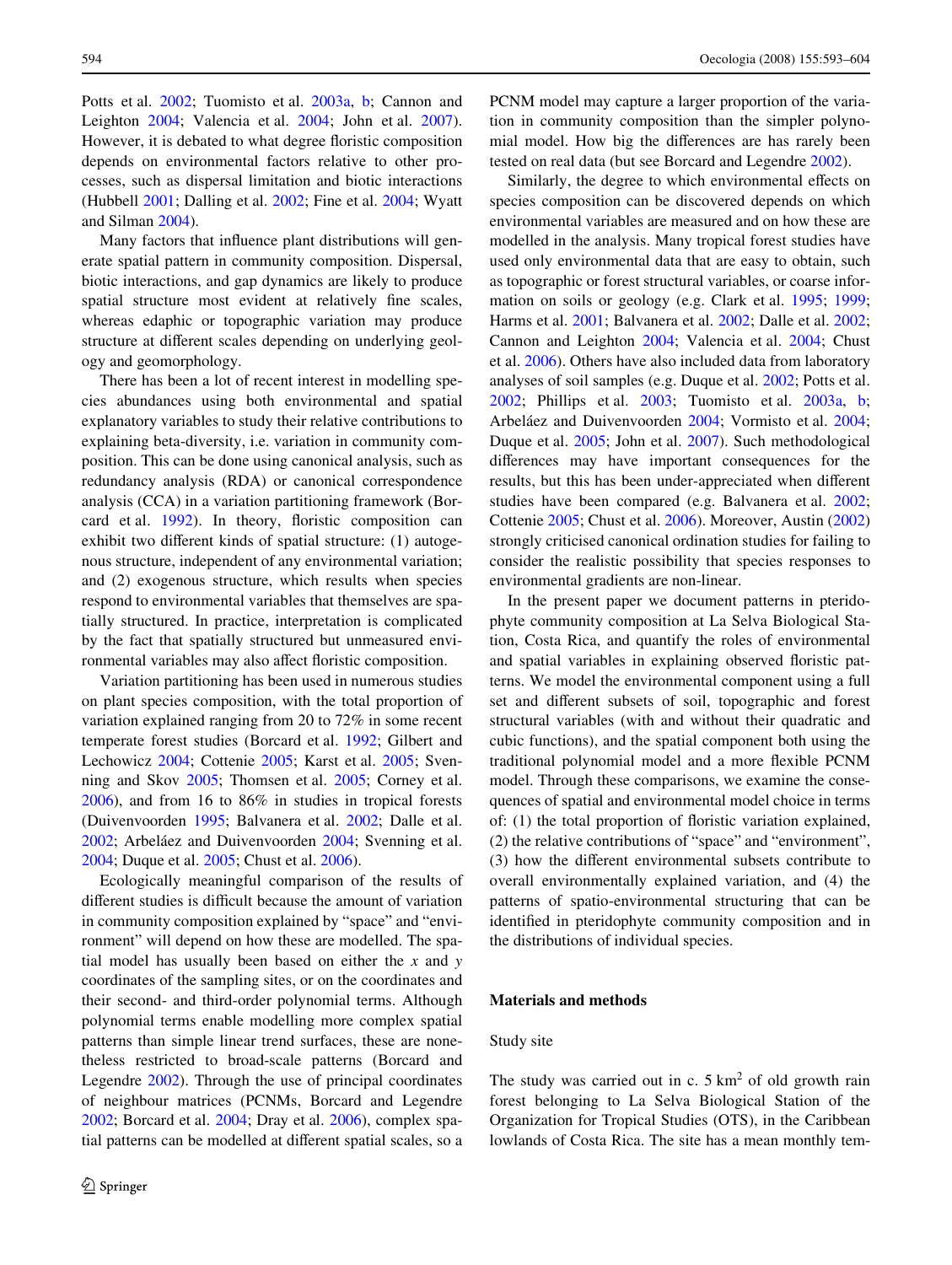perature of c. 26°C and receives an average of over 100 mm of rain each month and over 4,000 mm annually (OTS, unpublished data).

The study area is covered by a grid of 1,048 permanent intersection markers with a  $50 \times 100$ -m spacing. It encompasses a range of soil types, including alluvial terraces formed by recent or historical flooding, swamps, residual soils formed by in situ weathering of ancient lava flows, and stream valleys with infertile colluvial soils (Clark et al. [1999](#page-10-2)). Elevation increases by c. 100 m across the site in a south-west direction. Alluvial and swamp soils are restricted to lower elevations, which are also relatively flat, whereas higher elevations have a steeper topography and are dominated by residual soils.

## Floristic data

We inventoried pteridophytes (ferns and fern allies) in 1,042 circular sample plots (each  $100 \text{ m}^2$ ) between July 2001 and July 2002. The plots were centred on 1,042 of the grid intersections within the study area. Within each plot we identified all individuals with at least one leaf longer than 10 cm; epiphytic and climbing individuals with no such leaves within 2 m of the ground were excluded. All apparently separate plants were counted as individuals, although in certain species some were probably clonal.

We collected voucher specimens of each species and of all individuals we were unable to identify in the field to a previously collected species. The specimens were cross-checked to obtain consistent identifications to morphospecies, and these were matched with named species using Flora Mesoamericana (Moran and Riba [1995](#page-10-30)) and comparisons with existing herbarium material. Our specimens are deposited in herbaria in Costa Rica [Herbario Nacional de Costa Rica (CR), Universidad de Costa Rica (USJ) and the on-site herbarium of La Selva Biological Station (LSCR); abbreviations according to Holmgren and Holmgren [1998\]](#page-10-31) and Finland (University of Turku; TUR). Unicates are in CR.

Due to lack of access or accidental omission, we did not obtain plot data at six grid intersections. Three of the six missing plots overlapped with a parallel transect-based survey (Jones et al. [2006\)](#page-10-32), so we used overlapping transect subunits of the same surface area  $(5 \times 20 \text{ m})$  to estimate pteridophyte data for them. We did this because gaps in the sampling design result in irregular PCNM spatial descriptors, complicating the interpretation of the resulting spatial model (Borcard and Legendre [2002\)](#page-10-24).

#### Environmental data

We classified each of the  $1,045$  plots into one of five qualitative soil classes (old alluvium, recent alluvium, residual, stream valley or swamp). Soil chemical data on pH, total

concentrations of C, N, and P, and exchangeable concentrations of K, Ca, Mg and Mn were also available for all plots. The soil samples (taken to 10 cm depth) were collected between March 1998 and May 1999 (D. B. Clark, unpublished data).

For each plot we also defined five topographic variables using data on slope, aspect, elevation and topographic position (Clark et al. [1999\)](#page-10-2). Slope was measured in the steepest direction across the plot. Aspect was divided into sine (aspect), to distinguish plots on either side of a north–south axis, and cosine (aspect) to distinguish those on either side of an east–west axis. Elevation was based on optical ground surveys for 1,026 plots, and for 19 plots it was taken from a digital elevation model based on Light Detection and Ranging (LIDAR) data (from the University of Maryland and NASA Vegetation Canopy LIDAR Mission; cf. Hofton et al.  $2002$ ). Topographic position was defined as one of five ordered classes: flat high ground, upper slope, midslope, base of slope/flat low ground, riparian.

We measured canopy openness at 1,042 plots using the canopy-scope method (Brown et al. [2000\)](#page-10-34), which estimates the size of the largest visible canopy gap on a scale of 0–25. We estimated missing data for three plots on the basis of average light levels measured at similar sites elsewhere in the study area (closed canopy, small canopy gap, mediumsized tree fall gap). Additional measures of forest structure were the number of tree stems  $\geq 10$  cm diameter at breast height and their basal area in each of the 1,045 plots (collected between 1993 and 1995, Clark et al. [1999](#page-10-2)).

#### Spatial data

We generated two sets of continuous spatial variables from the *x* and *y* coordinates of each plot in the program Space-Maker2 (Borcard and Legendre  $2004$ ). The first set consisted of the nine terms of a cubic trend surface polynomial (the centred site coordinates, *x* and *y*, and  $x^2$ ,  $y^2$ ,  $xy$ ,  $x^3$ ,  $y^3$ ,  $x^2y$  and  $xy^2$ ). The second set was created using the PCNM method (Borcard and Legendre [2002](#page-10-24); Dray et al. [2006\)](#page-10-26). The polynomial variables represent linear or curved structures at the extent of the entire study area, whereas PCNMs consist of orthogonal waves, whose wavelengths range across all scales encompassed by the sampling scheme. In our case, PCNM wavelengths ranged from c. 100 to 2,000 m. If sampling is unidimensional and regular, the PCNM variables are sine waves and their number is about two-thirds of the number of sampling sites (Borcard and Legendre [2002](#page-10-24)). If sampling is two-dimensional or irregular, the shape of the PCNMs is less regular and their number varies. To make our sampling grid and the resulting PCNMs more regular, we added three supplementary pairs of coordinates to fill holes in the grid, for the purpose of PCNM generation alone, where actual sample data were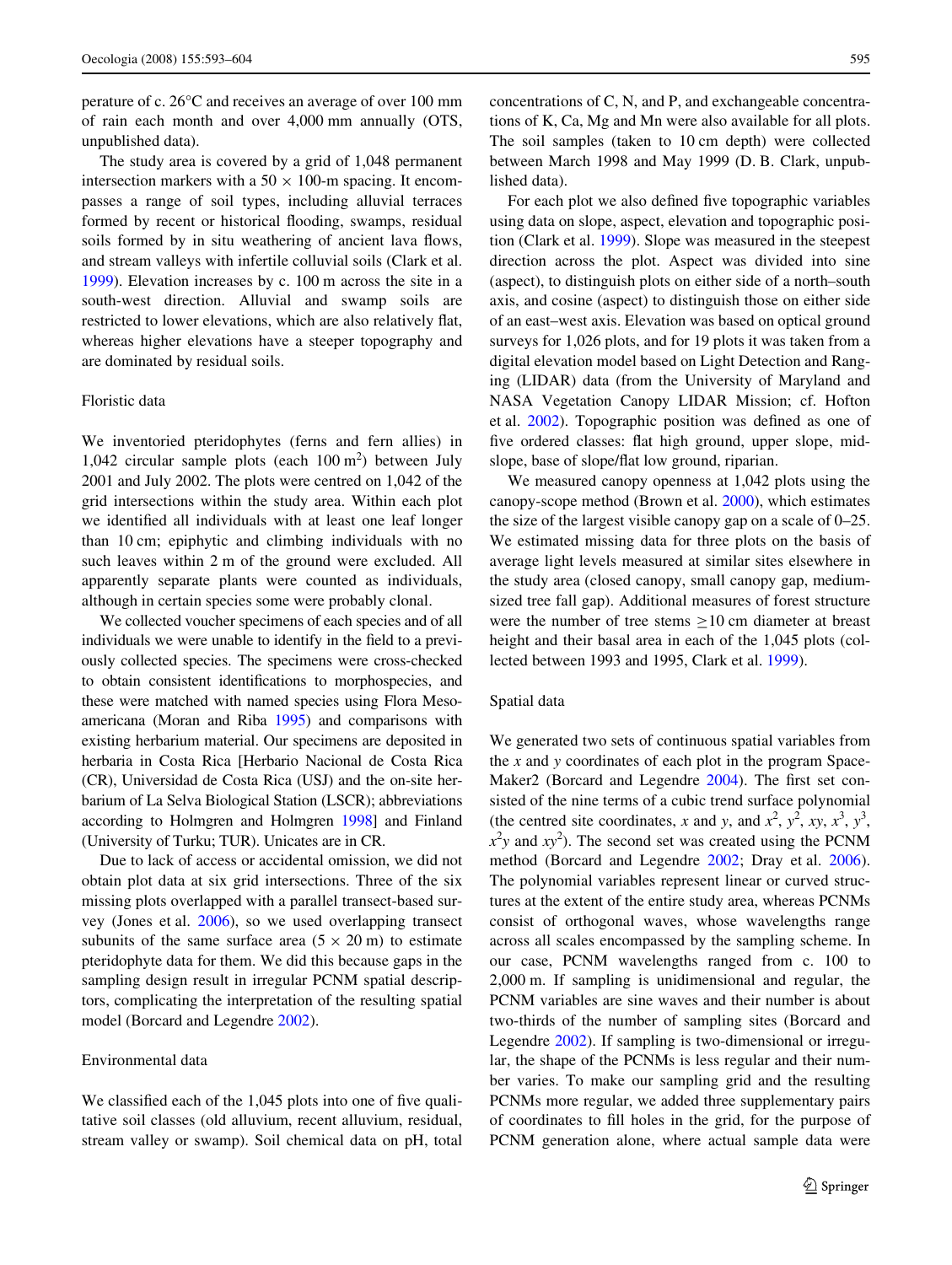unavailable (Borcard and Legendre [2002](#page-10-24)). The subsequent removal of these resulted in a small loss of orthogonality among the PCNMs (nonetheless, the largest correlation among any pair of PCNMs was just 0.0093). A total of 665 PCNMs was generated.

#### Data analysis

Prior to analysis, we Hellinger-transformed the pteridophyte data (Legendre and Gallagher [2001\)](#page-10-36) to express species abundances as square-root transformed proportionate abundances in each sampling site. This transformation reduces the weight of the most abundant species in the analysis. We also transformed the soil chemical data (except pH) by taking their natural logarithm. This was done because plants are likely to respond more strongly to a given absolute change in nutrient availability when the nutrient is scarce than when it is abundant. We coded each of the five soil type classes as a binary variable.

For comparison with the dataset comprising the original 20 environmental variables (simple environmental model), we generated a polynomial environmental dataset consisting of the original 20 variables and their quadratic and cubic functions. Additive combinations of the original variables and their higher order functions allow nonlinear relationships with variation in pteridophyte species composition to be modelled. Polynomial terms were calculated for all variables except the binary soil types and the sinusoid variables sine (aspect) and cosine (aspect). The polynomial environmental dataset thus included a total of 48 variables.

We ran forward selection on each set of environmental (simple or polynomial) and spatial (polynomial or PCNM) explanatory variables separately, to select those variables with a significant  $(P < 0.05$  after 999 random permutations) contribution to explaining variation in floristic composition (following the procedure recommended by Blanchet et al. [2007](#page-10-37)). This was done using the R-language (R Development Core Team [2006\)](#page-10-38) function forward.sel in the Packfor package (available at [http://www.bio.umon](http://www.bio.umontreal.ca/legendre/)[treal.ca/legendre/](http://www.bio.umontreal.ca/legendre/)). Only the selected variables were used in subsequent analyses.

We ran variation partitioning (Borcard et al. [1992](#page-10-11)) to quantify the proportion of the variation in community composition explained by variation in each of the four combinations of environmental and spatial explanatory variable sets. We adjusted the  $R^2$ -values to account for the number of sampling sites and explanatory variables, as unadjusted  $R^2$ values are biased (Peres-Neto et al. [2006](#page-10-39)), and report the adjusted values  $(R_a^2)$  throughout. We recorded the proportion of variation explained  $(R_a^2)$  in RDA analyses by either the significant spatial (polynomial or PCNM) or the significant environmental (simple or polynomial) variables, or both simultaneously. Using these  $R_a^2$  -values, we calculated

the purely environmental (PE), purely spatial (PS), and spatially structured environmental (SSE) fractions of the total explained variation in floristic composition (Borcard et al. [1992](#page-10-11)). We tested the significance of the PS and PE fractions by means of 999 permutations under the reduced model. The R-language functions varpart, rda and anova.cca in the vegan library were used (Oksanen et al. [2007](#page-10-40)).

The remainder of the variation partitioning analyses focused on our most comprehensive environmental and spatial models, the full polynomial environmental model and PCNM spatial model. We first divided the significant explanatory variables into subsets. The environmental variables were divided into four subsets: topography, forest structure, soil type, and quantitative soil chemical data. The PCNMs were divided into three subsets of 34 PCNM variables each: broad-, medium- and fine-scale, with wavelengths c. 100–300, 300–650 and 650–2,000 m, respectively. RDAs followed by variation partitioning were run with each of the PCNM subsets combined with, in turn, each subset and the full set of environmental variables.

We then ran RDA using separately the polynomial spatial model, full PCNM spatial model or full polynomial environmental model as the explanatory dataset in CANOCO (ter Braak and Smilauer [1998\)](#page-10-41). We extracted the fitted site scores for each of the first three canonical axes and mapped them, to visualize the major patterns of spatial and environmental structuring detected in the pteridophyte dataset. We ran multiple regression analyses to check which environmental variables contributed most to the site scores on each environmental ordination axis, as judged from their partial regression coefficients, in the program Permute (version 3.4, Casgrain [2001\)](#page-10-42). We then used the same procedure to check which environmental variables were most strongly related to the spatial patterns in floristic composition represented by site scores on each PCNM and polynomial ordination axis. All variables were standardized prior to running the regression analyses.

Finally, we extracted species scores in CANOCO to check which pteridophyte species were best modelled by the PCNM spatial ordination axes and polynomial environmental ordination axes. We tabulated the species with the highest ten species scores (positive or negative) on each axis and interpreted their distribution patterns in light of the explanatory data.

# **Results**

## General

During the inventory, we encountered 89,708 pteridophyte individuals, the vast majority of which were terrestrial. They represented 128 morphospecies, of which 103 could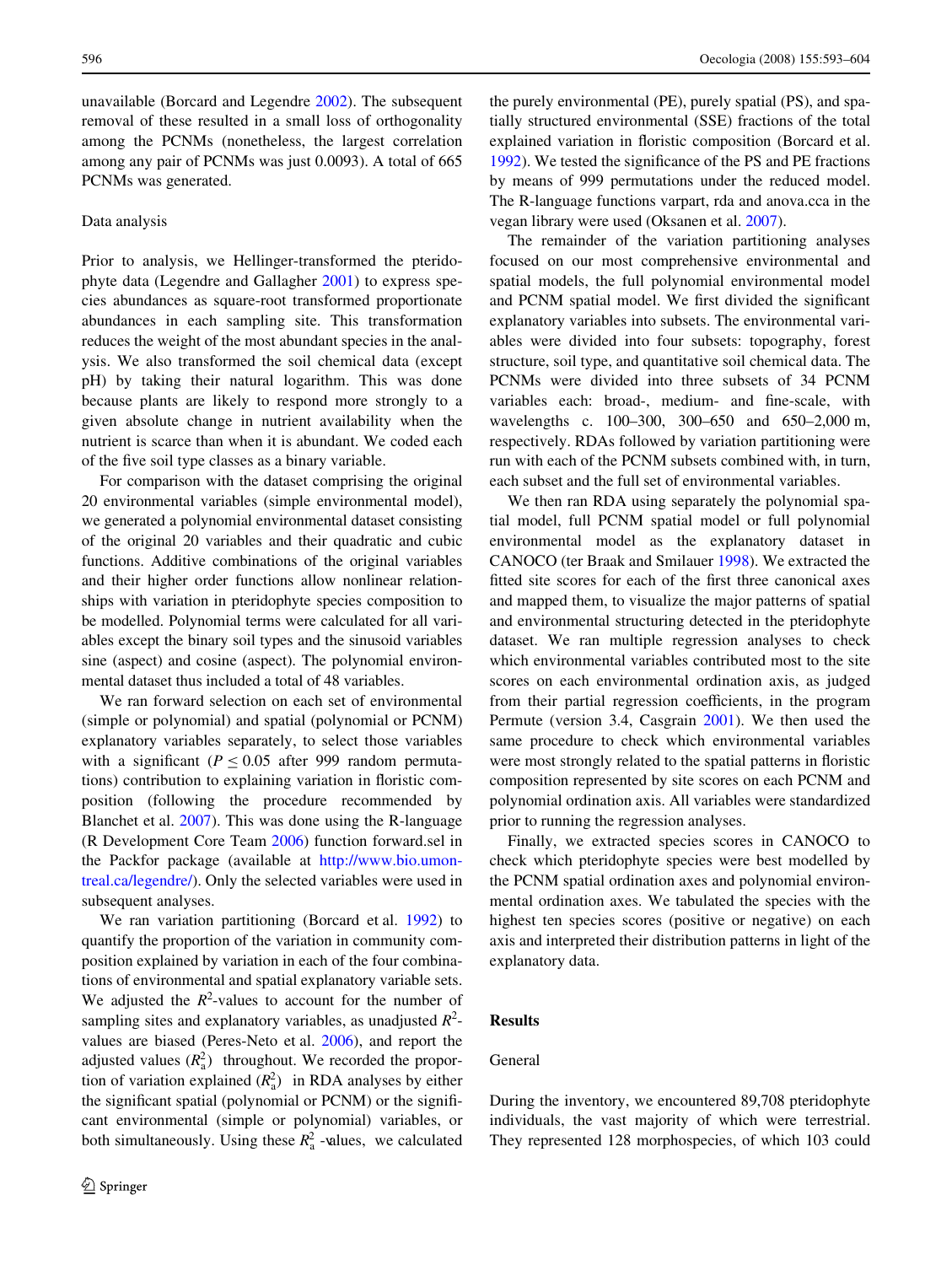be identified to a named species, 24 were identified to genus level, and one (a single plant) remained unidentified. Two of the named species were confused in the field and are combined in the analyses, which hence include 127 species. Each  $100 \text{--} \text{m}^2$  plot contained from three to 780 pteridophyte individuals (mean 86, median 72) and from one to 28 species (mean 10, median 9). The most abundant species was represented by 25,439 individuals in the entire dataset, and the least abundant 11 species were represented by a single individual each (mean 706, median 41). The five most abundant species, in descending order of abundance, were *Danaea wendlandii*, *Salpichlaena* sp. 1, *Polybotrya villosula*, *Lomariopsis vestita* and *Adiantum obliquum* (see Table [1](#page-4-0) for authorities).

### Variation partitioning

Forward selection included all 20 original environmental variables as significant predictors of variation in community composition in the simple environmental model, and 39 of 48 terms in the polynomial environmental model. The simple environmental model explained  $R_a^2$  =21.0% of community variation and the polynomial environmental model explained 25.8%. In the latter case, total variation explainable using soil chemistry was 19.1%, followed by topography (14.3%), soil type (8.9%) and forest structure (3.5%). These subsets of environmental data were partly redundant (Fig. [1](#page-5-0)), but each also made a unique contribution to explained variation. The unique contribution of soil

<span id="page-4-0"></span>**Table 1** Pteridophyte species with the clearest relationships (ten highest species scores) with each of the first three constrained RDA axes. The explanatory variables consisted of either a spatial model based on principal coordinates of neighbour matrices (PCNM) or an environ-

chemistry was the largest (7.1%), followed by topography  $(4.1\%)$ , forest structure  $(1.1\%)$ , and soil type  $(1.0\%)$ .

Forward selection of the spatial variables included all nine terms of the polynomial spatial model, and 102 of 665 PCNMs in the PCNM spatial model. The polynomial spatial model explained 4.3% of the variation in pteridophyte community composition and the PCNM spatial model explained 15.9%.

Depending on the combination of spatial and environmental models used, the variation partitioning results varied greatly (Fig. [2](#page-5-1)). The lowest total variation explained (TVE), 6.9%, resulted when the polynomial spatial model was combined with the simple model of forest structure. The highest TVE (32.3%) resulted when the PCNM spatial model was combined with the polynomial model of all environmental data. Similarly, the PE fraction varied from 1.8 to 23.7%, the SSE fraction from 0.3 to 9.4%, and the PS fraction from 2.2 to 14.8%. When the polynomial spatial model was used, PE > PS resulted in all cases except when the environmental model comprised forest structural data alone. When the PCNM spatial model was used, the situation was usually reversed, but PE > PS resulted both when all environmental data types were used, and when soil chemical variables were used together with their polynomials (Fig. [2](#page-5-1)).

We further decomposed the PS and the SSE fractions of variation explained by our most comprehensive model into broad, medium and fine-scale fractions. Most of the spatial structure in community composition was found at broad

mental model based on all available environmental variables and their polynomials. Positive  $(+)$  and negative  $(-)$  species scores are shown separately; within each category, the species are listed in order of decreasing absolute value of their scores

| PCNM axis 1       | PCNM axis 2       | PCNM axis 3      | Env. axis 1       | Env. axis 2    | Env. axis 3      |
|-------------------|-------------------|------------------|-------------------|----------------|------------------|
| + Trich coll      | + Thely nica      | + Lomar vest     | + Thely nica      | + Polyb vill   | + Lomar vest     |
| + Polyb osmu      | + Trich coll      | + Polyb vill     | + Trich coll      | + Thely nica   | + Polyt feei     |
| + Thely nica      | + Campy sphe      | + Asple cirr     | + Tecta athy/riva | + Sacco inae   | + Trich coll     |
| + Lomar vest      | + Tecta athy/riva |                  | + Polyp lori      | $+$ Salpi sp1  |                  |
| + Selag arth      | + Selag arth      |                  | + Bolbi nico      | + Dipla stri   |                  |
| + Tecta athy/riva | + Dipla stri      |                  | + Dipla stri      |                |                  |
|                   | + Bolbi nico      |                  |                   |                |                  |
|                   | $+$ Tecta sp7     |                  |                   |                |                  |
|                   | $+$ Pteris sp2    |                  |                   |                |                  |
| - Polyb vill      | - Danae wend      | - Polyb alfr     | - Adian obli      | - Danae wend   | - Polyp lori     |
| $-$ Salpi sp1     |                   | - Polyp lori     | - Polyb vill      | - Lomar vest   | $-$ Trich eleg   |
| - Adian obli      |                   | - Polyb osmu     | - Sacco inae      | $-$ Asple cirr | - Danae medi     |
| - Sacco inae      |                   | $-$ Elaph sp $9$ | $-$ Salpi sp1     | $-$ Trich eleg | - Cyath ursi     |
|                   |                   | $-$ Salpi sp1    |                   | $-$ Alsop cusp | $-$ Elaph sp $9$ |
|                   |                   | $-$ Trich eleg   |                   |                | $-$ Alsop cusp   |
|                   |                   | - Tecta plan     |                   |                | - Polyb alfr     |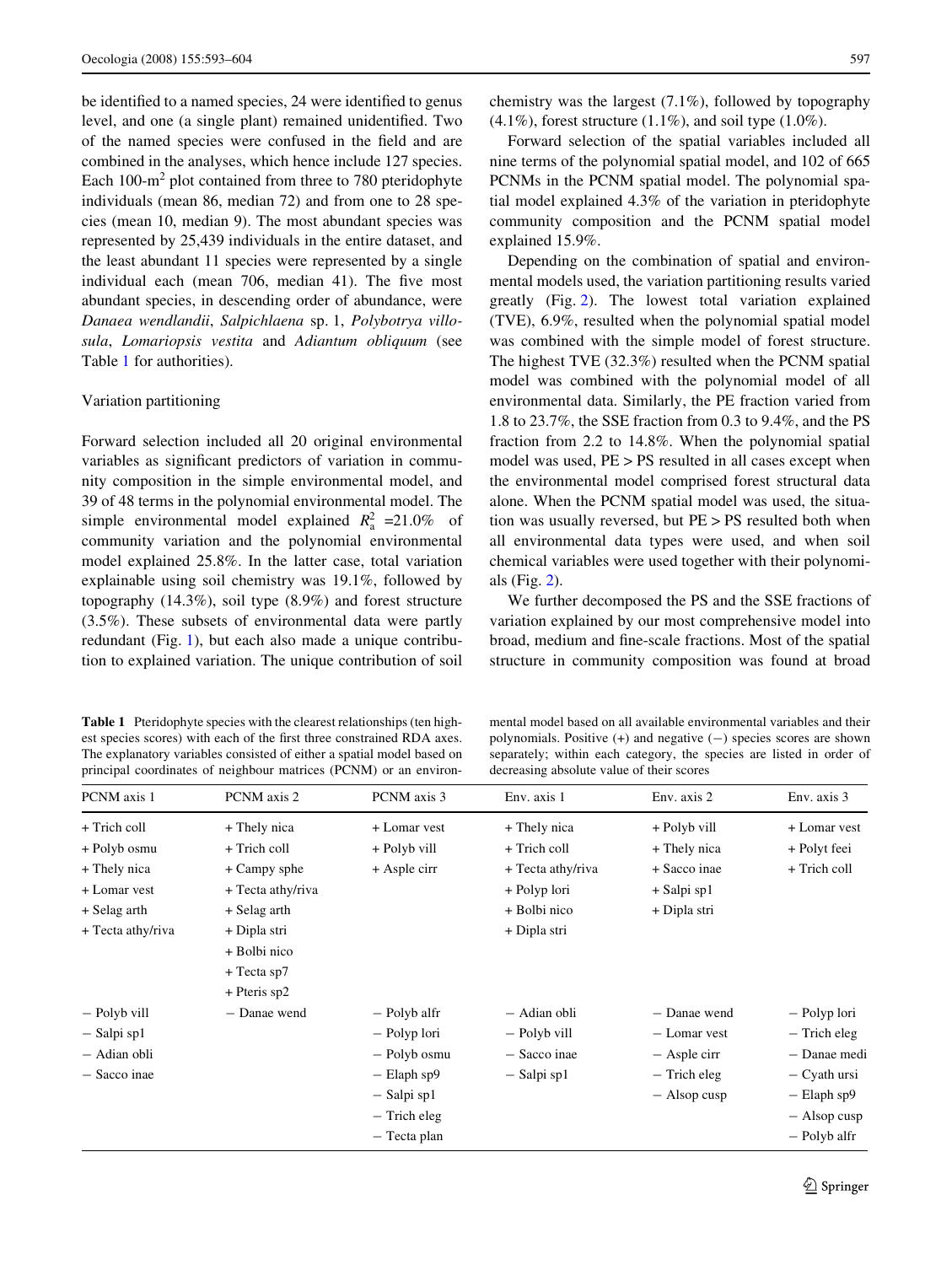

<span id="page-5-0"></span>**Fig. 1** Partitioning of the variation in pteridophyte community composition using four subsets of environmental data: soil type (*S*), soil chemistry (*C*), forest structure (*F*) and topography (*T*). The *enclosing box* indicates total variation in composition, of which 25.8% was explained by the environmental datasets. The *rectangles* within the box approximately indicate the fraction of explained variation attributable to each environmental dataset (forest structure is divided into two separate rectangles to allow its illustration). The exact sizes of the unique contributions of each dataset, as well as their intersections, are listed to the *right* of the figure. All the testable model fractions (i.e. the unique contributions) were significant with  $P = 0.001$  after 999 permutations

spatial scales (>650 m) in both the PS and SSE fractions. Environmental variables contributed slightly more at fine (100–300 m) than at medium scales, with the exception of soil type (Fig. [2](#page-5-1)d).

Spatio-environmental patterns in pteridophyte community composition

In the RDA analysis where polynomial environmental data were used as explanatory variables, the five environmental variables with the largest partial contributions to axis 1 (henceforth environmental axis 1) were (soil Mg)<sup>2</sup>, soil Ca, slope, topographic position, and soil pH. This axis can be interpreted as a floristic gradient from flat, relatively fertile swamp and other poorly drained sites at low topographic positions to sloping, relatively poor, well-drained sites at higher topographic positions (Fig. [3](#page-6-0)). Environmental axes 2 and 3, in contrast, reflect floristic variation independent of this swamp–upland gradient. Environmental axis 2 is interpretable as floristic responses to relatively fine-scale variation in exchangeable cations and topography, and environmental axis 3 reflects responses to variation in soil organic matter, especially between stream valleys and other sites. The five variables with the largest partial contributions to environmental axis 2 were (soil Ca)<sup>2</sup>, (soil Ca)<sup>3</sup>, (soil Mg)<sup>2</sup>, (soil pH)<sup>2</sup> and (soil P)<sup>3</sup>. Topographic position also made a sizeable contribution to this axis, ranking sixth. The five variables with the largest partial contributions to



<span id="page-5-1"></span>**Fig. 2** Variation in pteridophyte community composition explained using two different spatial models based on the *x* and *y* coordinates of the plots [a third-order polynomial (**a**, **b**) or principal coordinates of neighbour matrices ( $PCNM$ ) variables  $(c, d)$ ], and ten different environmental models (five categories of environmental data and two levels of model complexity). The environmental data categories were all data (*All*), soil chemistry alone (*C*), topography alone (*T*), soil type alone (*S*) and forest structure alone (*F*). Environmental model complexity refers to either a simple model of the selected environmental variables (**a**, **c**) or to a polynomial model including cubic and quadratic functions of the selected variables as well (**b**, **d**). For every spatial and environmental model combination, explained variation is partitioned into three fractions: purely spatial (*space*), spatially structured environmental (*space + environment*) and purely environmental (*environment*). For the most comprehensive model (**d**), the spatial and spatially structured environmental fractions of explained variation are further partitioned by spatial scale (from top to bottom: broad, medium, fine). All the testable model fractions (i.e. purely spatial or purely environmental fractions) were significant with  $P = 0.001$  after 999 permutations

environmental axis 3 were soil C, soil N,  $(\text{soil C})^2$ , slope and soil Ca. Canopy openness also made a relatively large contribution to this axis, ranking seventh. Generally, however, the contributions of the soil type and forest structural variables to all three environmental axes were minor.

In the RDA analysis where PCNM spatial data were used as explanatory variables, axis 1 (henceforth PCNM axis 1) clearly separated the largest swamp with its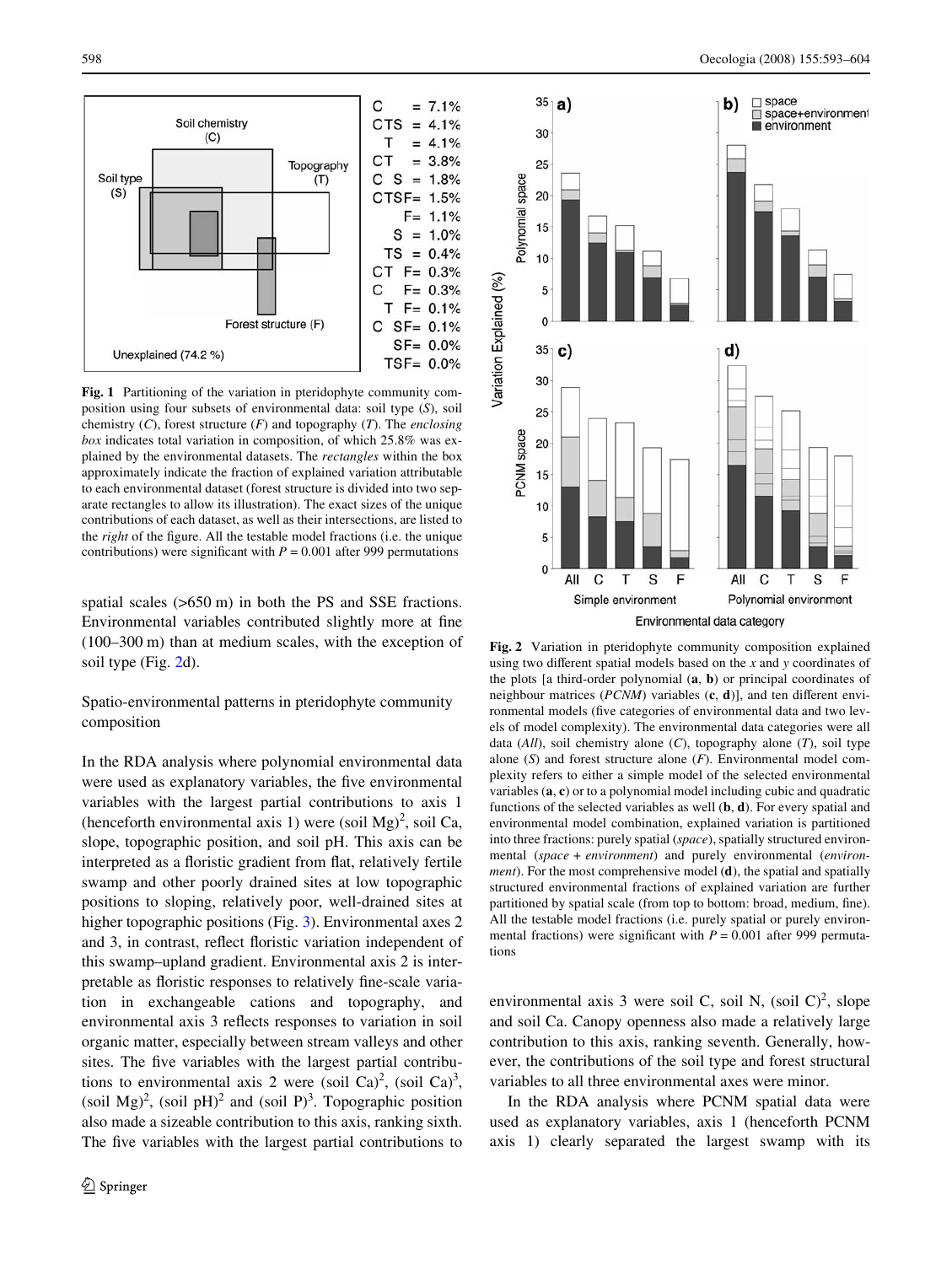<span id="page-6-0"></span>**Fig. 3** Distributions across the study site at La Selva Biological Station of **a** soil types, **b** elevation classes and **c**–**k** site scores of 100 m<sup>2</sup> pteridophyte sampling plots on the ordination axes 1–3 obtained in redundancy analyses. Site scores were obtained using as the explanatory dataset either the polynomial environmental (*Poly. Envir.*) model (**c**–**e**), the PCNM spatial model (**f**–**h**) or the polynomial spatial (*Poly. Spatial*) model (**i**–**k**). The *filled circles* indicate positive values, and the *open circles* negative values. The site scores represent the main gradients detected in species composition, as predicted by a linear combination of the explanatory variables. The proportion of variation in species composition explained by each axis  $(R_a^2)$  is given *in parentheses*



surroundings and some stream valleys both from many upland areas and from the two smaller swamps, one of which was largely treeless (Fig. [3\)](#page-6-0). PCNM axis 2 was visibly similar to environmental axis 1, and also mainly reflected the gradient from poorly drained soils to uplands, whereas PCNM axis 3 was less environmentally interpretable, although it showed some correspondence with environmental axis 3 (Fig. [3](#page-6-0)). Although environmental

variables were not included in the analysis, there was a strong positive relationship between site scores on PCNM axes 1 and 3 and the swamp soil type and soil Ca concentration, respectively, and a strong negative relationship between site scores on PCNM axis 2 and the residual soil type (all  $P < 0.001$  in multiple regression analysis).

In the RDA analysis where polynomial spatial data were used as explanatory variables, site scores on axis 1 (hence-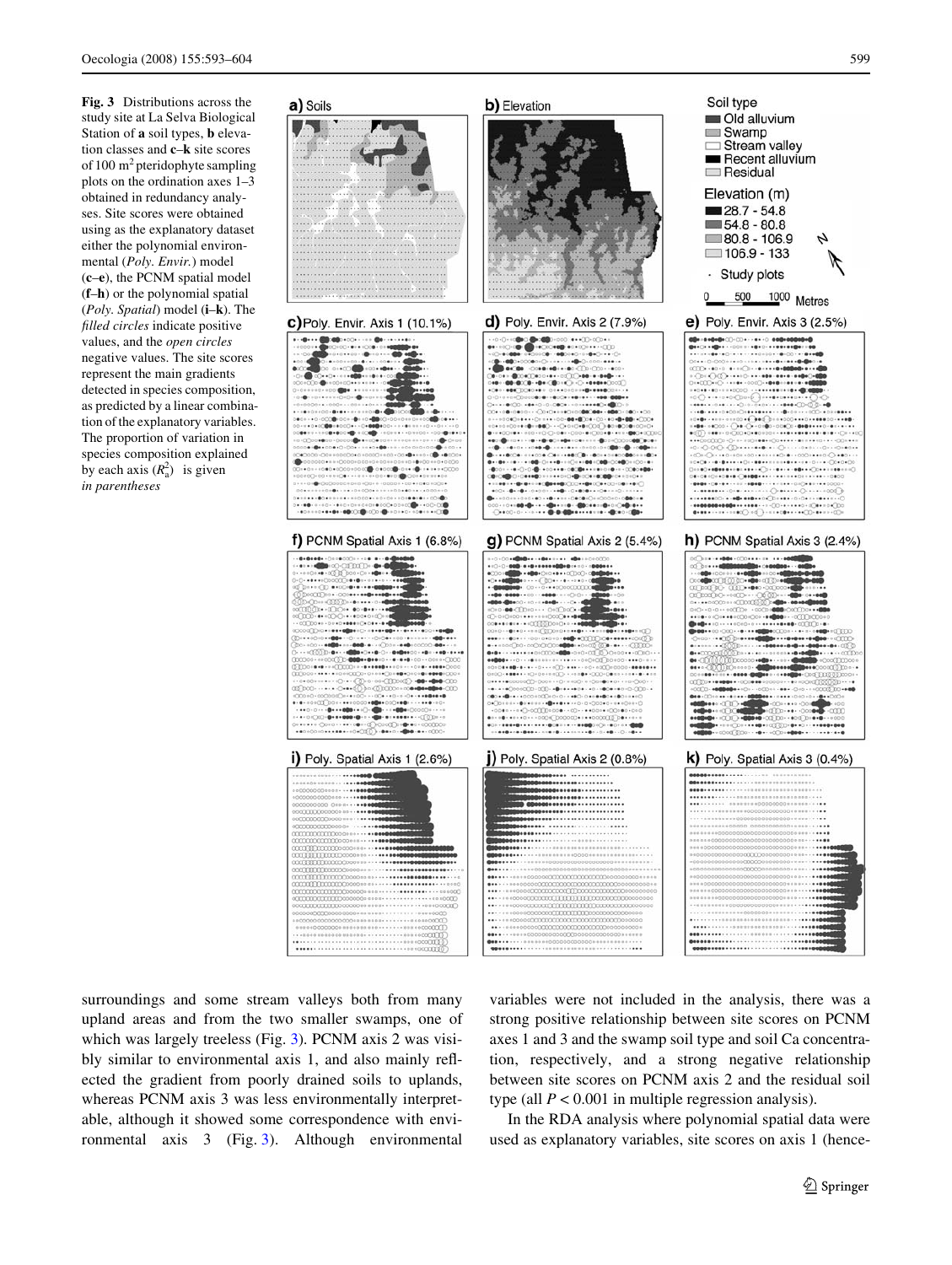forth polynomial axis 1) showed a much coarser spatial pattern that resembled that of environmental axis 1 and PCNM axes 1 and 2 (Fig. [3](#page-6-0)). Among the environmental variables, soil Ca was most strongly and positively related to site scores on polynomial axis 1, the residual soil type negatively to scores on polynomial axis 2, and soil P positively to scores on polynomial axis  $3$  (all  $P < 0.001$ ).

Recording the ten species with the highest species scores on each of the environmental and PCNM axes produced a list of 26 species, of which 19 had high scores along more than one axis (Table [1](#page-4-0)). For eight species (e.g. *Polybotrya villosula*, *Danaea wendlandii* and *Thelypteris nicaraguensis*; Fig. [4](#page-7-0)), observed spatio-environmental distribution patterns seem to represent a primary relationship with the swamp to non-swamp gradient (environmental axis 1 or PCNM axis 2), and a secondary relationship with edaphic– topographic variation in non-swamp areas (environmental axis 2 or 3; Table [1\)](#page-4-0). Four species (e.g. *Trichomanes collariatum*; Fig. [4](#page-7-0)), had spatial distribution patterns strongly reflected in both PCNM axes [1](#page-4-0) and 2 (Table 1), which indicates a main distributional bias either towards or away from the largest, forested swamp and its surroundings, and a secondary bias related to swamp soils more generally. The spatial distributions of four species (e.g. *Polybotrya villosula, Polybotrya osmundacea* and *Lomariopsis vestita*; Fig. [4](#page-7-0)), were strongly reflected in PCNM axis 1 and secondarily in PCNM axis 3 (Table [1\)](#page-4-0). The distributions of a further suite of species did not indicate any strong bias along the swamp–upland gradient, but these were instead associated with stream and other humid valleys (e.g. *Polypodium loriciforme*, with a relatively high species score on both environmental axis 3 and PCNM axis 3; Fig. [4](#page-7-0), Table [1\)](#page-4-0).

Many species pairs had complementary distribution patterns, often resulting from biases either towards or away from swamp-like conditions (e.g. *Thelypteris nicaraguensis* vs. *Danaea wendlandii*; Fig. [4](#page-7-0)). The three *Polybotrya* species also had notably contrasting distributions. *Polybotrya villosula* contrasted with *Polybotrya osmundacea* along PCNM axis 1 (highly negative vs. positive species scores, respectively), and with *Polybotrya alfredii* along PCNM axis 3 (highly positive vs. negative species scores, respectively). Whereas *Polybotrya villosula* had high species scores on environmental axes 1 and 2, *Polybotrya alfredii* had a high species score on environmental axis 3 (Fig. [4,](#page-7-0) Table [1](#page-4-0)).

## **Discussion**

Ecological interpretation of community variability

With the variables at hand, we were able to explain up to 32% of pteridophyte community variation (after correcting for sample size and the number of explanatory variables; Peres-Neto et al. [2006\)](#page-10-39). The main axes of floristic differentiation could roughly be characterized as differences between swamps and uplands, between open and forested swamps, between ridge tops and valleys, and between sites varying in their organic matter deposition and proximity to streams. Especially soil pH, soil concentrations of Ca, Mg, C and N, and slope angle and relative topographic position were strongly related to these major axes of floristic variation. The distributions of numerous pteridophyte species reflected more than one of these gradients. Soil Ca and Mg contents have been identified as important in several earlier studies of pteridophyte communities in Amazonian forests, at spatial scales ranging from metres to kilometres (e.g. Tuomisto et al. [2003a;](#page-11-2) Costa et al. 2005; Poulsen et al. [2006](#page-10-43)). Topographic variation was another major factor both in these studies and in a recent temperate forest study at a similar scale to ours (Karst et al. [2005\)](#page-10-14). Responses to soil

<span id="page-7-0"></span>**Fig. 4 a**–**h** Distribution maps of the eight pteridophyte species discussed in the text. *Small dots* represent the locations of 100 m<sup>2</sup> study plots at La Selva Biological Station. *Larger circles* indicate presence of the species in question, with the size of the circle proportional to the Hellinger-transformed abundance of the species

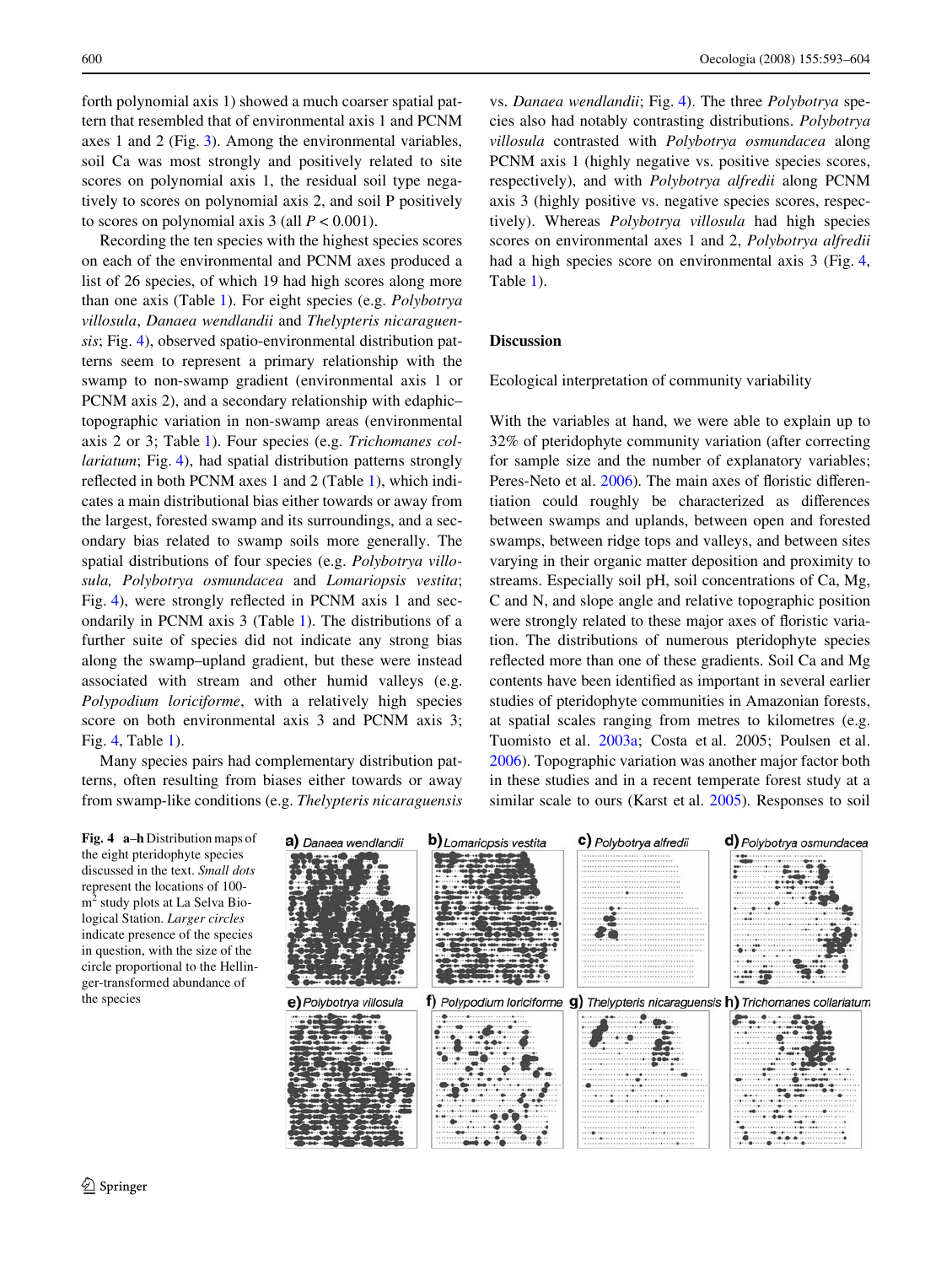pH have often been less apparent (except in Karst et al. [2005](#page-10-14)) than at our site, where pH variation is strongly linked with the main swamp–upland gradient and exchangeable cation contents. When soil C and N (or  $NO<sub>3</sub><sup>-</sup>$ ) concentrations have been investigated, they have also been found important for explaining fern distributions (Costa et al. 2005; Karst et al. [2005](#page-10-14)).

The pteridophyte species whose distributions were most strongly related to the RDA axes differed widely in their relationships with environmental variables. Many species had contrasting distributions, which in some cases clearly reflected specific environmental variables (e.g. *Thelypteris nicaraguensis* and *Danaea wendlandii* showed opposite associations with swamp and upland soils). In other cases the relationships were less obvious. For example, the rare *Polybotrya alfredii* was restricted to a single valley, whereas congeneric *Polybotrya villosula* and *Polybotrya osmundacea* were abundant but mutually negatively associated elsewhere. The distribution of *Polybotrya villosula* showed strong environmental structuring, but that of *Polybotrya osmundacea* did not. Without information about the distributions of these species over time, and over broader spatial scales and longer ecological gradients (cf. Tuomisto [2006](#page-11-7)), it is difficult to draw conclusions about the relative roles of niche differentiation and other factors in determining these patterns.

Spatial structure in community composition was evident at all scales encompassed by our study design. The environmental component to spatially explained variation in community composition was strongest at broad scales (650–  $2,000$  m), but was stronger at fine  $(100-350 \text{ m})$  than at intermediate scales. This pattern probably reflects the spatial configuration of environmental conditions at our site. Much of the broad-scale spatial variability is attributable to floristic differences between the largest swamp and other areas. The detected fine-scale spatial variability is more likely related to differences in soil fertility, drainage, and air humidity along topographic gradients.

The complex and varied patterns of floristic variation identified here, and the fact that these were strongly associated with quantitative variation in soil chemistry, suggest that habitat specificity in this community would be severely underestimated if habitat were characterized by soil type or topographic position alone, as has often been done in rain forest studies (Harms et al. [2001](#page-10-3); Cannon and Leighton [2004](#page-10-6); Valencia et al. [2004](#page-11-4); but see Hall et al. [2004;](#page-10-44) John et al. [2007](#page-10-7)). By extension, fewer rain forest species may be habitat generalists than earlier studies have proposed.

The purely spatial fraction of explained variation has sometimes been interpreted as predominantly a dispersal effect (e.g. Gilbert and Lechowicz  $2004$ ; Cottenie  $2005$ ; Karst et al. [2005\)](#page-10-14), but we do not believe this to be the case in our study. We suspect that this fraction had a considerable environmental component, which was not detected because some relevant environmental variables were omitted even from our most comprehensive dataset. For example, the main spatial pattern detected in our floristic data corresponded to the distinction between forested swamp conditions as opposed to open swamp and uplands, but this was not well captured by our environmental data. Temporal variation in environmental conditions, caused by gap dynamics or climatic variability, may also produce a spatial pattern that a snap shot environmental dataset cannot represent.

A relatively large proportion (at least 68%) of community variation in our dataset was unexplained by either environmental or spatial data. Undoubtedly, this is partly due to random spore dispersal and mortality, but it may also include deterministic variation caused by unmeasured environmental variables. Moreover, the role of processes operating at finer scales than those covered by a study's sampling design cannot be quantified. These may be very important at our site, as strong turnover in pteridophyte species composition has been identified at distances less below 100 m (Jones et al. [2006](#page-10-32)). Some local turnover is visibly related to environmental variation, but distance-limited spore dispersal and interspecific interactions are also likely to be strongest at short distances.

## Data quality and variation partitioning

We obtained very different variation partitioning results depending on which of 20 alternative combinations of environmental and spatial data we used as explanatory variables. The total proportion of explained floristic variation varied more than fourfold, as did the proportion explained by space, and the proportion explained by the environment varied ninefold. The unique contribution of the environment varied 12-fold, and the unique contribution of space fivefold. When the results are interpreted in terms of the relative importance of space versus environment, the ratio of the PS to PE fractions is of particular interest. This ratio ranged from 1:11 to 8:1 (or excluding the forest structural model, which was our most poorly performing environmental model, from 1:11 to 3:1). This shows that the main result of a study can easily be reversed by model choice.

Given that the variation partitioning method is an extension of multiple regression, different explanatory models can be expected to give somewhat different results. However, the magnitude of this effect has been underestimated or overlooked in recent comparisons (e.g. Balvanera et al. [2002](#page-10-19); Cottenie [2005;](#page-10-13) Chust et al. [2006\)](#page-10-23).

We found that over two-thirds of the spatial floristic variation detected by the PCNM model was undetected by the polynomial model. Of the four environmental data types, soil chemical data had the highest power to explain floristic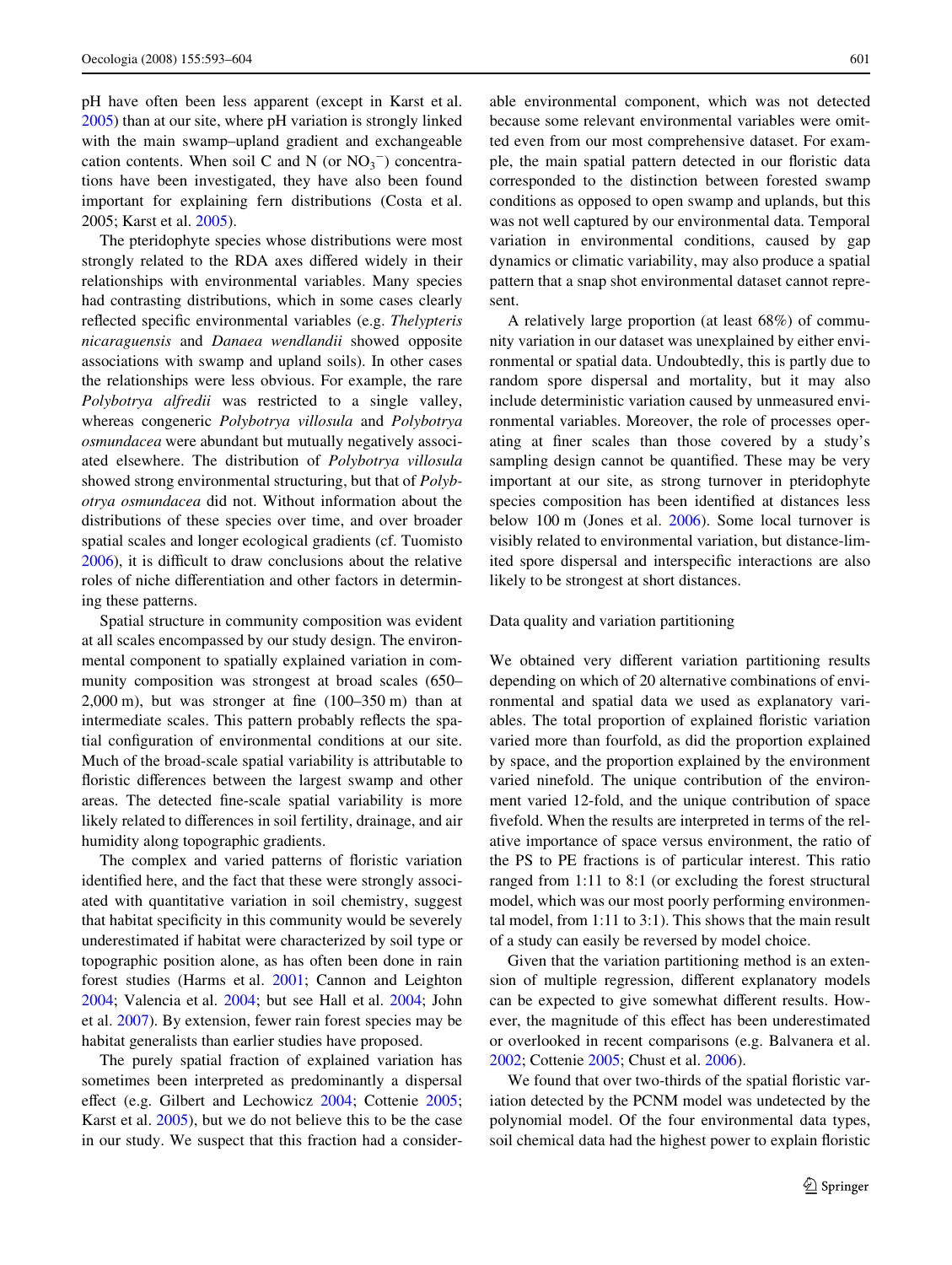variation, followed by topographic, soil type and forest structural descriptors. Although these environmental data types were partly redundant, total environmentally explainable variation would have been reduced by a third if had soil chemistry been omitted from our study.

How do these results compare with earlier floristic variation partitioning studies? Most studies where space explained more variation than environment used no data on soil chemistry (Borcard et al. [1992](#page-10-11); Svenning et al. [2004](#page-10-21) for trees; Chust et al. [2006](#page-10-23)). Svenning and Skov ([2005](#page-10-15)) provide an exception, but their data were derived from coarse-scale maps rather than actual soil sampling. In contrast, in those studies where environment explained more variation than space, either soil chemical data were included (Duivenvoorden [1995](#page-10-18); Gilbert and Lechowicz [2004](#page-10-12); Duque et al. [2005](#page-10-22); Karst et al. [2005;](#page-10-14) possibly Cottenie [2005](#page-10-13) in some cases), disturbed landscapes were included (Dalle et al. [2002](#page-10-20)), or the spatial model was especially coarse (Duivenvoorden [1995;](#page-10-18) Balvanera et al. [2002](#page-10-19)). In these cases, model choice seems to be a strong predictor of the analysis results.

Austin ([2002\)](#page-10-29) suggested that canonical ordination analyses would yield ecologically more meaningful results by enabling non-linear functions of environmental variables. In the present study, which covered a limited range of ecological variation, including polynomials of the environmental variables increased total environmentally explained variation by between one-quarter and one-third. In broader scale studies that encompass a wider range of environmental conditions, the results of linear and non-linear methods can be expected to diverge much more.

In addition to differing in their explanatory variables, community studies have also differed in their response variable (species presence–absence or abundance data, focal taxa), in the ordination method applied (RDA or CCA), and in spatial extent, spatial resolution, and the environmental gradients they cover. The overall proportion of explained variation should be adjusted for the number of sampling sites and explanatory variables (Legendre et al. [2005](#page-10-45); Peres-Neto et al. [2006\)](#page-10-39), but this adjustment has yet to be commonly implemented. Consequently, it is almost impossible to evaluate to what degree differences in the results among studies are methodological, and to what degree they reflect real differences among focal plant groups or geographical areas. Studies applying consistent methods in cross-site and cross-taxon analyses would be of particular value for resolving these issues.

## Conclusion

We found evidence of strong environmental control of beta-diversity in Costa Rican rain forest pteridophytes. However, the explanatory power of environmental and spatial variables together varied between 7 and 32%, and the

reversed by model choice. This leads us to the following conclusions about the interpretation of variation partitioning results, and recommendations for future studies:

- 1. Ecological background knowledge is needed when selecting environmental variables to avoid omitting key factors. Plant growth is known to depend on the availability of various nutrients, water and light, so quantitative descriptors of these should be included in floristic studies. Incorporating non-linear relationships between floristic and environmental variation may also be needed, especially if the sampled environmental gradient is long. Results cannot be assumed to reflect the effect of "the environment" in general, unless all potentially relevant environmental variables have been adequately modelled.
- 2. For the adequate modelling of "space", a sufficiently flexible spatial model is needed. A simple spatial model, such as one based on *x* and *y* coordinates, or polynomial functions of these, will only be able to represent broad-scale spatial patterns. The ability to detect spatial pattern will also depend on the sampling setup, such as interplot distances and the spatial arrangement of the plots.
- 3.  $R^2$  adjustment needs to be applied to eliminate the influence of sample size and the number of explanatory variables on the proportion of variation explained.
- 4. Great care needs to be taken in interpreting the results, as these are subject to constraints imposed by the dataset and the methods applied. Both generalisations from a particular study and comparisons across studies need to carefully consider these constraints. Biological meaning can only be separated from methodological artefacts if the impact of data quality on the results is recognised.

**Acknowledgements** We thank Rigoberto Gonzalez for assisting during the fern inventory, and Jens Mackensen and Edzo Veldkamp for soil data collection. Diana and Milton Lieberman kindly allowed us access to their study areas. La Selva Biological Station of the Organization for Tropical Studies provided logistic support. Jérôme Chave, Michael Kessler and three anonymous reviewers provided helpful comments on the manuscript. The work was funded by grants from the Academy of Finland (to H. Tuomisto), the Andrew W. Mellon foundation (to D. B. and D. A. Clark), and NSERC (grant number OGP0007738 to P. Legendre). Inventories and specimen collection complied with Costa Rican law. Research permits were kindly granted by SINAC-MINAE.

## **References**

<span id="page-9-0"></span>Arbeláez MV, Duivenvoorden JF (2004) Patterns of plant species composition on Amazonian sandstone outcrops in Colombia. J Veg Sci 15:181–188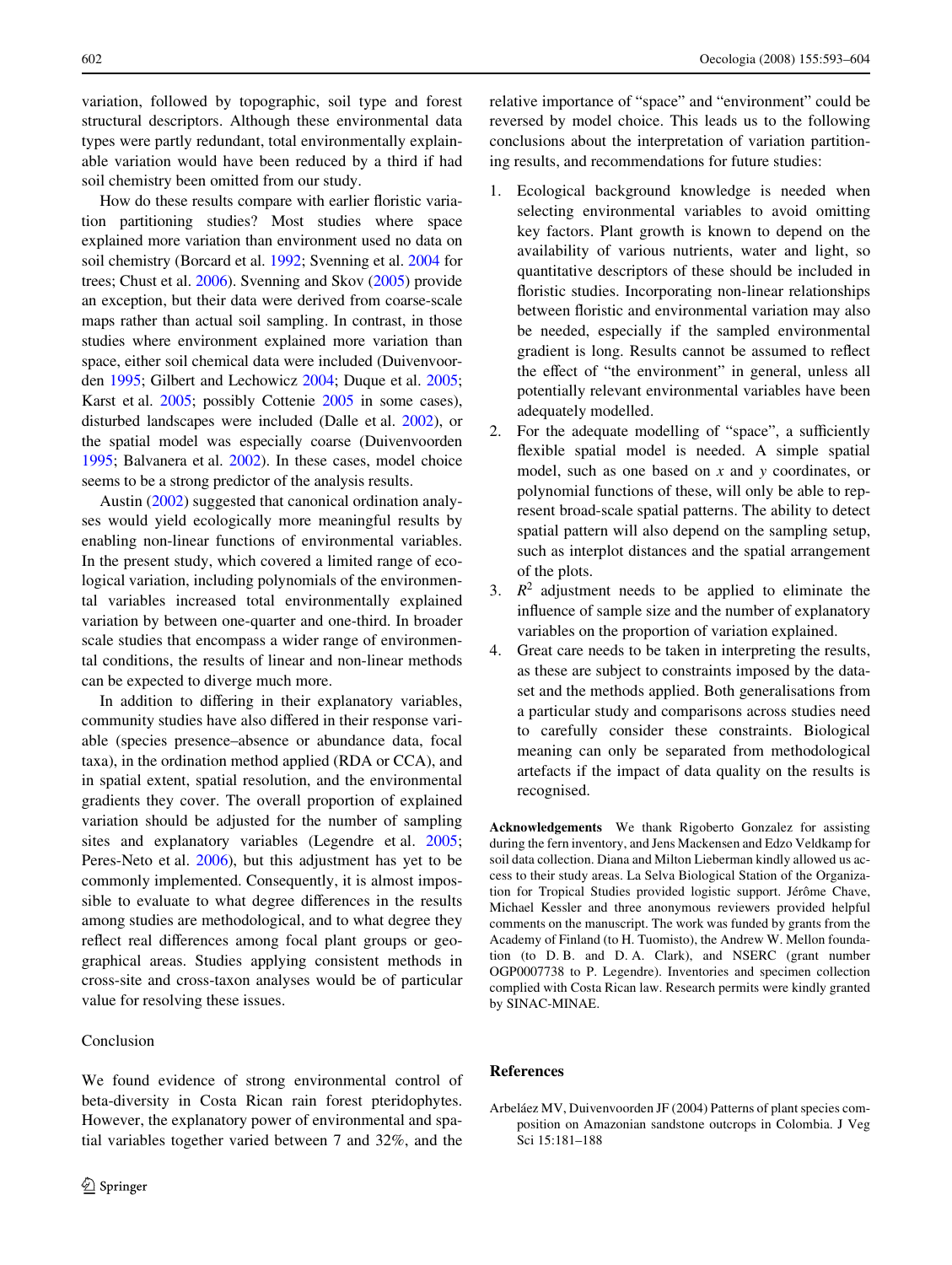- <span id="page-10-29"></span>Austin MP (2002) Spatial prediction of species distribution: an interface between ecological theory and statistical modelling. Ecol Modell 157:101–118
- <span id="page-10-19"></span>Balvanera P, Lott E, Segura G, Siebe C, Islas A (2002) Patterns of  $\beta$ diversity in a Mexican tropical dry forest. J Veg Sci 13:145–158
- <span id="page-10-37"></span>Blanchet G, Legendre P, Borcard D (2007) Forward selection of explanatory variables. Ecology (in press)
- <span id="page-10-24"></span>Borcard D, Legendre P (2002) All-scale spatial analysis of ecological data by means of principal coordinates of neighbour matrices. Ecol Modell 153:51–68
- <span id="page-10-35"></span>Borcard D, Legendre P (2004) SpaceMaker2––user's guide. Département de sciences biologiques, Université de Montréal. [http://](http://www.bio.umontreal.ca/legendre/) [www.bio.umontreal.ca/legendre/](http://www.bio.umontreal.ca/legendre/)
- <span id="page-10-25"></span>Borcard D, Legendre P, Avois-Jacquet C, Tuomisto H (2004) Dissecting the spatial structure of ecological data at multiple scales. Ecology 85:1826–1832
- <span id="page-10-11"></span>Borcard D, Legendre P, Drapeau P (1992) Partialling out the spatial component of ecological variation. Ecology 73:1045–1055
- <span id="page-10-41"></span>ter Braak CJF, Smilauer P (1998) CANOCO reference manual and user's guide to CANOCO for Windows. Software for canonical community ordination. Version 4. Centre for Biometry, Wageningen
- <span id="page-10-34"></span>Brown N, Jennings S, Wheeler P, Nabe-Nielsen J (2000) An improved method for the rapid assessment of forest understorey light environments. J Appl Ecol 37:1044–1053
- <span id="page-10-6"></span>Cannon CH, Leighton M (2004) Tree species distributions across five habitats in a Bornean rain forest. J Veg Sci 15:257–266
- <span id="page-10-42"></span>Casgrain P (2001) Permute! Version 3.4 user's manual. Département de sciences biologiques, Université de Montréal, Montreal
- <span id="page-10-23"></span>Chust G, Chave J, Condit R, Aguilar S, Lao S, Pérez R (2006) Determinants and spatial modeling of tree  $\beta$ -diversity in a tropical forest landscape in Panama. J Veg Sci 17:83–92
- <span id="page-10-27"></span>Clark DA, Clark DB, Sandoval M R, Castro C MV (1995) Edaphic and human effects on landscape-scale distributions of tropical rain forest palms. Ecology 76:2581–2594
- <span id="page-10-2"></span>Clark DB, Palmer MW, Clark DA (1999) Edaphic factors and the landscape-scale distributions of tropical rain forest trees. Ecology 80:2662–2675
- <span id="page-10-17"></span>Corney PM, Le Duc MG, Smart SM, Kirby KJ, Bunce RGH, Marrs RH (2006) Relationships between the species composition of forest field-layer vegetation and environmental drivers assessed using a national scale survey. J Ecol 94:383–401
- <span id="page-10-13"></span>Cottenie K (2005) Integrating environmental and spatial processes in ecological community dynamics. Ecol Lett 8:1175–1182
- <span id="page-10-20"></span>Dalle SP, López H, Díaz D, Legendre P, Potvin C (2002) Spatial distribution and habitats of useful plants:an initial assessment for conservation on an indigenous territory Panama. Biodivers Conserv 11:637–667
- <span id="page-10-9"></span>Dalling JW, Muller-Landau HC, Wright SJ, Hubbell SP (2002) Role of dispersal in the recruitment limitation of neotropical pioneer species. J Ecol 90:714–727
- <span id="page-10-0"></span>Denslow JS (1987) Tropical rainforest gaps and tree species diversity. Annu Rev Ecol Syst 18:431–451
- <span id="page-10-1"></span>Dirzo R, Horvitz CC, Quevedo H, López MA (1992) The effects of gap size and age on the understorey herb community of a tropical Mexican rain forest. J Ecol 80:809–822
- <span id="page-10-26"></span>Dray S, Legendre P, Peres-Neto PR (2006) Spatial modelling: a comprehensive framework for principal coordinate analysis of neighbour matrices (PCNM). Ecol Modell 196:483–493
- <span id="page-10-18"></span>Duivenvoorden JF (1995) Tree species composition and rain forestenvironment relationships in the middle Caquetá area Colombia NW Amazonia. Vegetatio 120:91–113
- <span id="page-10-4"></span>Duque A, Sánchez M, Cavallier J, Duivenvoorden JF (2002) Different floristic patterns of woody understorey and canopy plants in Colombian Amazonia. J Trop Ecol 18:499–525
- <span id="page-10-22"></span>Duque AJ, Duivenvoorden JF, Cavelier J, Sanchez M, Polanía C, León A (2005) Ferns and Melastomataceae as indicators of vascular

plant composition in rain forests of Colombian Amazonia. Plant Ecol 178:1–13

- <span id="page-10-10"></span>Fine PVA, Mesones I, Coley PD (2004) Herbivores promote habitat specialization by trees in Amazonian forests. Science 305:663–665
- <span id="page-10-12"></span>Gilbert B, Lechowicz MJ (2004) Neutrality niches and dispersal in a temperate forest understory. Proc Natl Acad Sci USA 101:7651– 7656
- <span id="page-10-44"></span>Hall JS, McKenna JJ, Ashton PMS, Gregoire TG (2004) Habitat characterizations underestimate the role of edaphic factors controlling the distribution of *Entandrophragma*. Ecology 85:2171–2183
- <span id="page-10-3"></span>Harms KE, Condit R, Hubbell SP, Foster RB (2001) Habitat associations of trees and shrubs in a 50-ha neotropical forest plot. J Ecol 89:947–959
- <span id="page-10-33"></span>Hofton MA, Rocchio LE, Blair JB, Dubayah R (2002) Validation of Vegetation Canopy Lidar sub-canopy topography measurements for a dense tropical forest. J Geodyn 34:491–502
- <span id="page-10-31"></span>Holmgren PK, Holmgren NH (1998 onwards) [continuously updated]. Index Herbariorum. New York Botanical Garden. [http://sci](http://sciweb.nybg.org/science2/IndexHerbariorum.asp)[web.nybg.org/science2/IndexHerbariorum.asp](http://sciweb.nybg.org/science2/IndexHerbariorum.asp)
- <span id="page-10-8"></span>Hubbell SP  $(2001)$  The unified neutral theory of biodiversity and biogeography. Princeton University Press, Princeton
- <span id="page-10-7"></span>John R, Dalling JW, Harms KE, Yavitt JB, Stallard RF, Mirabello M, Hubbell SP, Valencia R, Navarrete H, Vallejo M, Foster RB  $(2007)$  Soil nutrients influence spatial distributions of tropical tree species. Proc Natl Acad Sci USA 104:864–869
- <span id="page-10-32"></span>Jones MM, Tuomisto H, Clark DB, Olivas P (2006) Effects of mesoscale environmental heterogeneity and dispersal limitation on floristic variation in rain forest ferns. J Ecol 94:181–195
- <span id="page-10-14"></span>Karst J, Gilbert B, Lechowicz MJ (2005) Fern community assembly: the roles of chance and the environment at local and intermediate scales. Ecology 86:2473–2486
- <span id="page-10-36"></span>Legendre P, Gallagher ED (2001) Ecologically meaningful transformations for ordination of species data. Oecologia 129:271–280
- <span id="page-10-45"></span>Legendre P, Borcard D, Peres-Neto PR (2005) Analyzing beta diversity: partitioning the spatial variation of community composition data. Ecol Monogr 74:435–450
- <span id="page-10-30"></span>Moran RC, Riba R (eds) (1995) Flora Mesoamericana, vol 1. Psilotaceae a Salviniaceae. Universidad Nacional Autónoma de México, Mexico
- <span id="page-10-40"></span>Oksanen J, Kindt R, Legendre P, O'Hara RB (2007) vegan: community ecology package version 1.8–5. [http://cc.oulu.](http://cc.oulu.fi/~jarioksa/)fi/ $\sim$ jarioksa/
- <span id="page-10-39"></span>Peres-Neto PR, Legendre P, Dray S, Borcard D (2006) Variation partitioning of species data matrices: estimation and comparison of fractions. Ecology 87:2614–2625
- <span id="page-10-28"></span>Phillips OL, Núñez Vargas P, Lorenzo Monteagudo A, Peña Cruz A, Chuspe Zans M-E, Galiano Sánchez W, Yli-Halla M, Rose S (2003) Habitat association among Amazonian tree species: a landscape-scale approach. J Ecol 91:757–775
- <span id="page-10-5"></span>Potts MD, Ashton PS, Kaufman LS, Plotkin JB (2002) Habitat patterns in tropical rain forests: a comparison of 105 plots in northwest Borneo. Ecology 83:2782–2797
- <span id="page-10-43"></span>Poulsen AD, Tuomisto H, Balslev H (2006) Edaphic and floristic variation within a 1-ha plot of lowland Amazonian rain forest. Biotropica 38:468–478
- <span id="page-10-38"></span>R Development Core Team (2006) R: A language and environment for statistical computing. R Foundation for Statistical Computing, Vienna, ISBN 3–900051-07-0,<http://www.R-project.org>
- <span id="page-10-21"></span>Svenning J-C, Kinner DA, Stallard RF, Engelbrecht BMJ, Wright SJ (2004) Ecological determinism in plant community structure across a tropical forest landscape. Ecology 85:2526–2538
- <span id="page-10-15"></span>Svenning J-C, Skov F (2005) The relative roles of environment and history as controls of tree species composition and richness in Europe. J Biogeogr 32:1019–1033
- <span id="page-10-16"></span>Thomsen RP, Svenning J-C, Balslev H (2005) Overstorey control of understorey species composition in a near-natural temperate broadleaved forest in Denmark. Plant Ecol 181:113–126